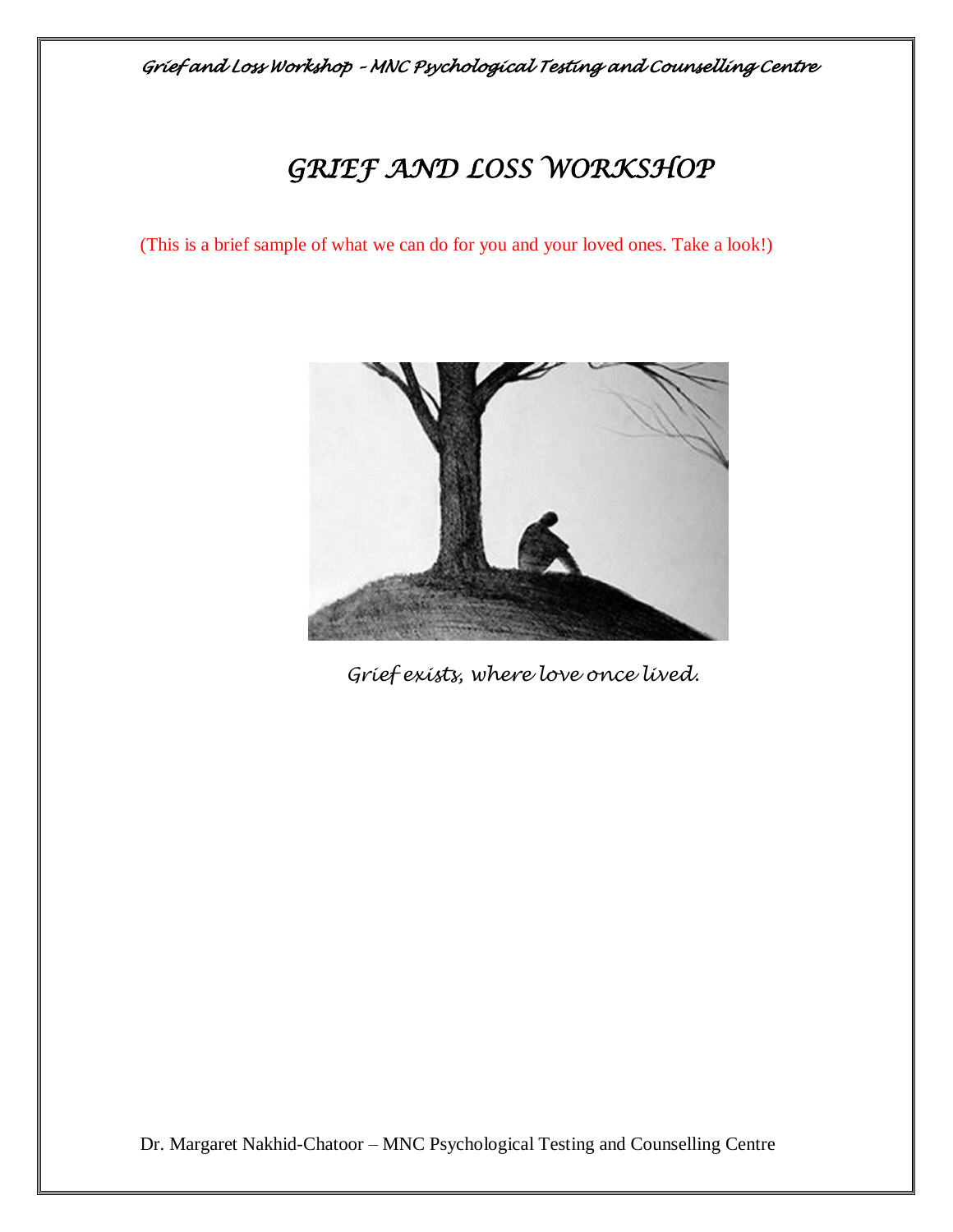## **GOALS:**

- To allow participants to explore the issues and situations which present a challenge when coping with loss
- To engage participants in understanding and effectively managing relationships where a loss has occurred

## **OBJECTIVES:**

- To create an environment in which those who are grieving can support one another as they effectively manage the challenges and behavioral issues associated with a loss
- To expose participants to strategies that would enable them to manage their type of loss within a changing environment and to more effectively manage the 'self' at the same time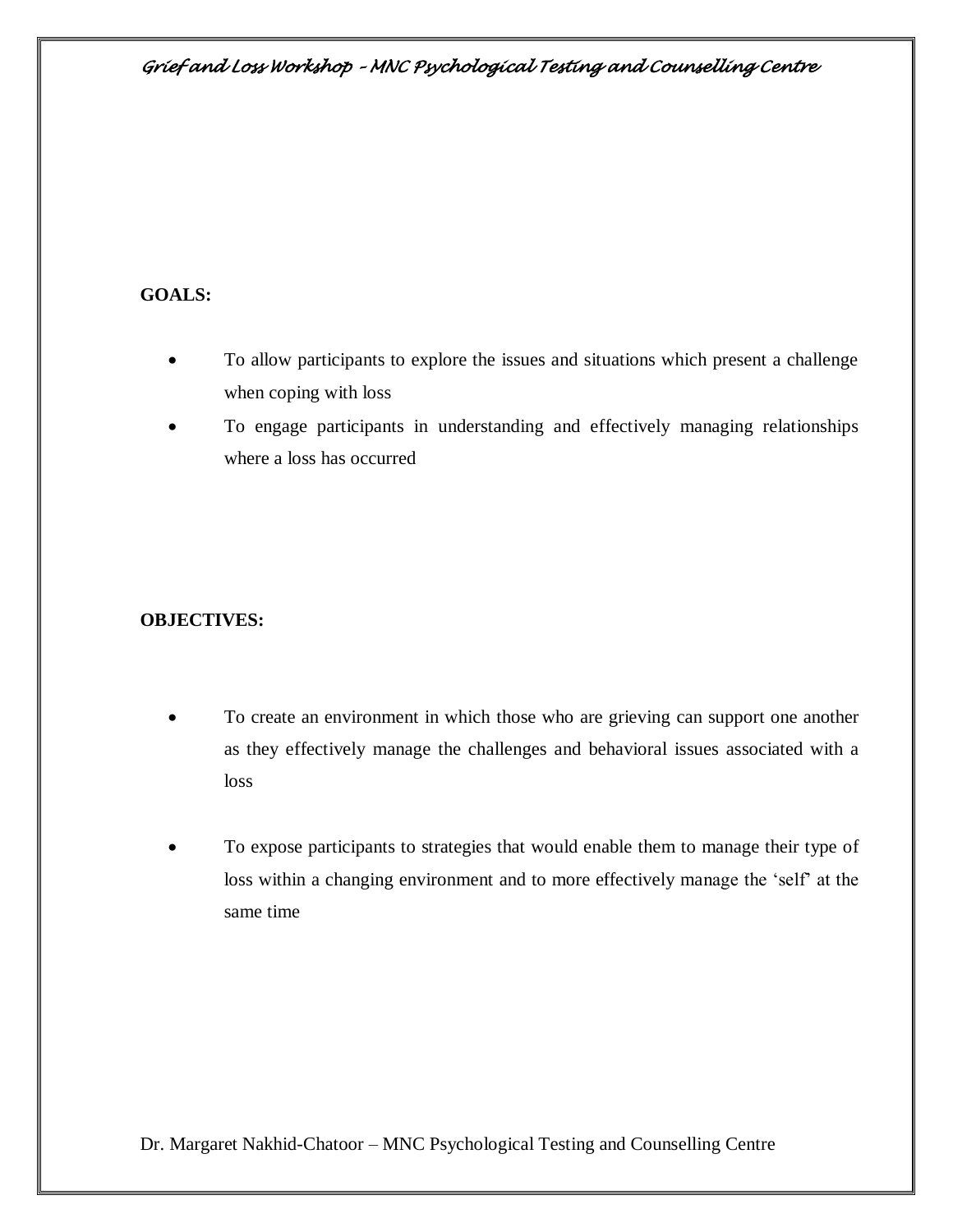#### **ACTIVITY – Grief Sentence Completion**



**Any other feelings………………………………………………………………………………..**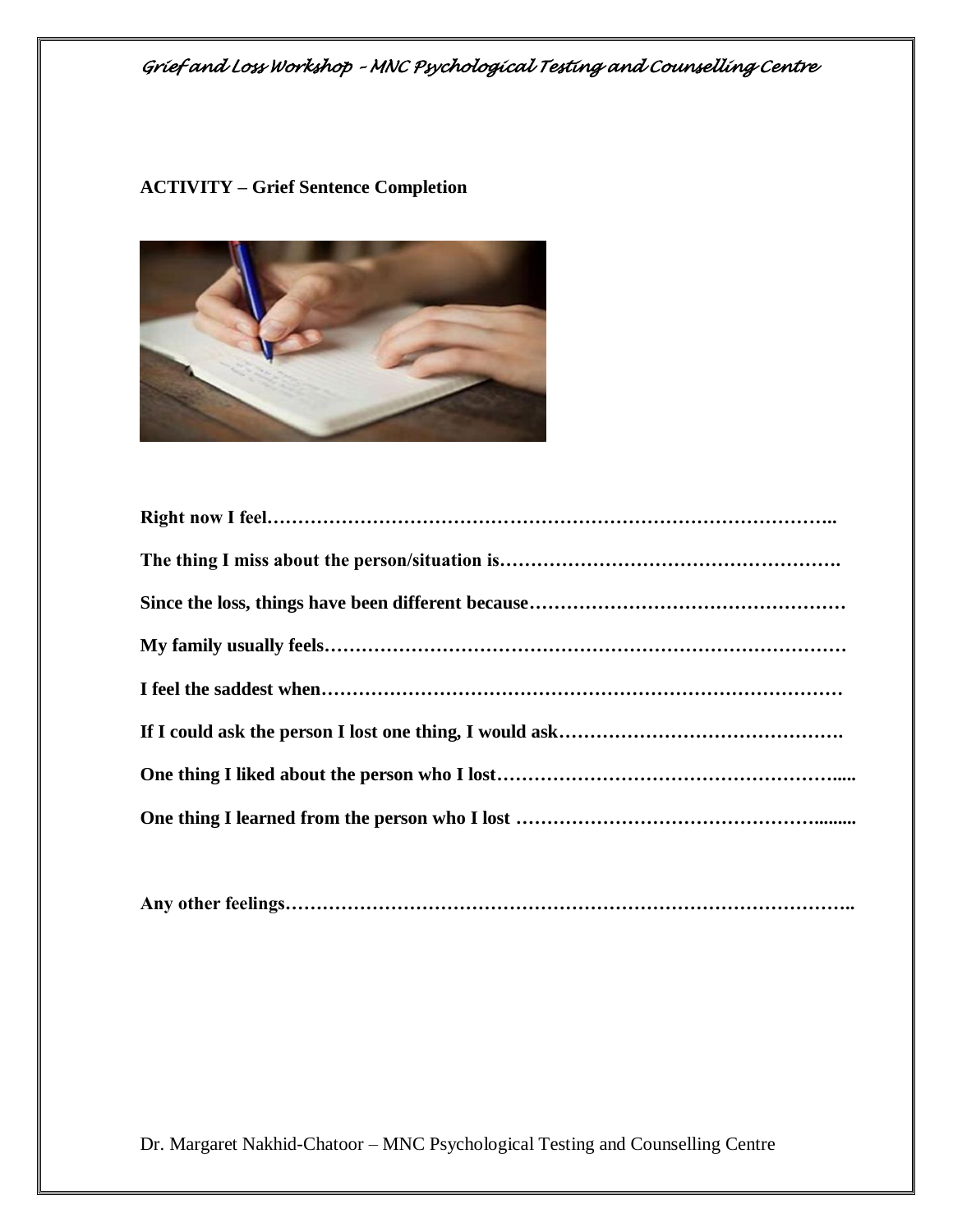### **COPING STRATEGIES**



#### **10 Strategies for coping with Grief**

Grief is a personal experience, unique to each mourner and unique to each loss. Grief comes in waves, as times of peace and calm are suddenly shattered by overpowering emotion. The following strategies provide a few suggestions to help you ride out the waves as you cope with your grief.

- 1. **Take time out**. In many ways, the experience of grief is similar to recovery from a serious illness; some days will be darker, and some will be brighter. Recognize your limits, and separate the things that must be done from those that can wait. Don't worry about keeping up with your usual schedule. If you have to cancel or reschedule commitments, people will understand.
- 2. **Avoid making major decisions**. Grief can cloud your judgment and make it difficult to see beyond the pain you're feeling at the moment. Impulsive decisions – to move or change jobs, for example – can have far-reaching implications for which you may be unprepared. If you must make an important decision, discuss your options with someone you trust, such as a friend or financial advisor.

Call us for more information.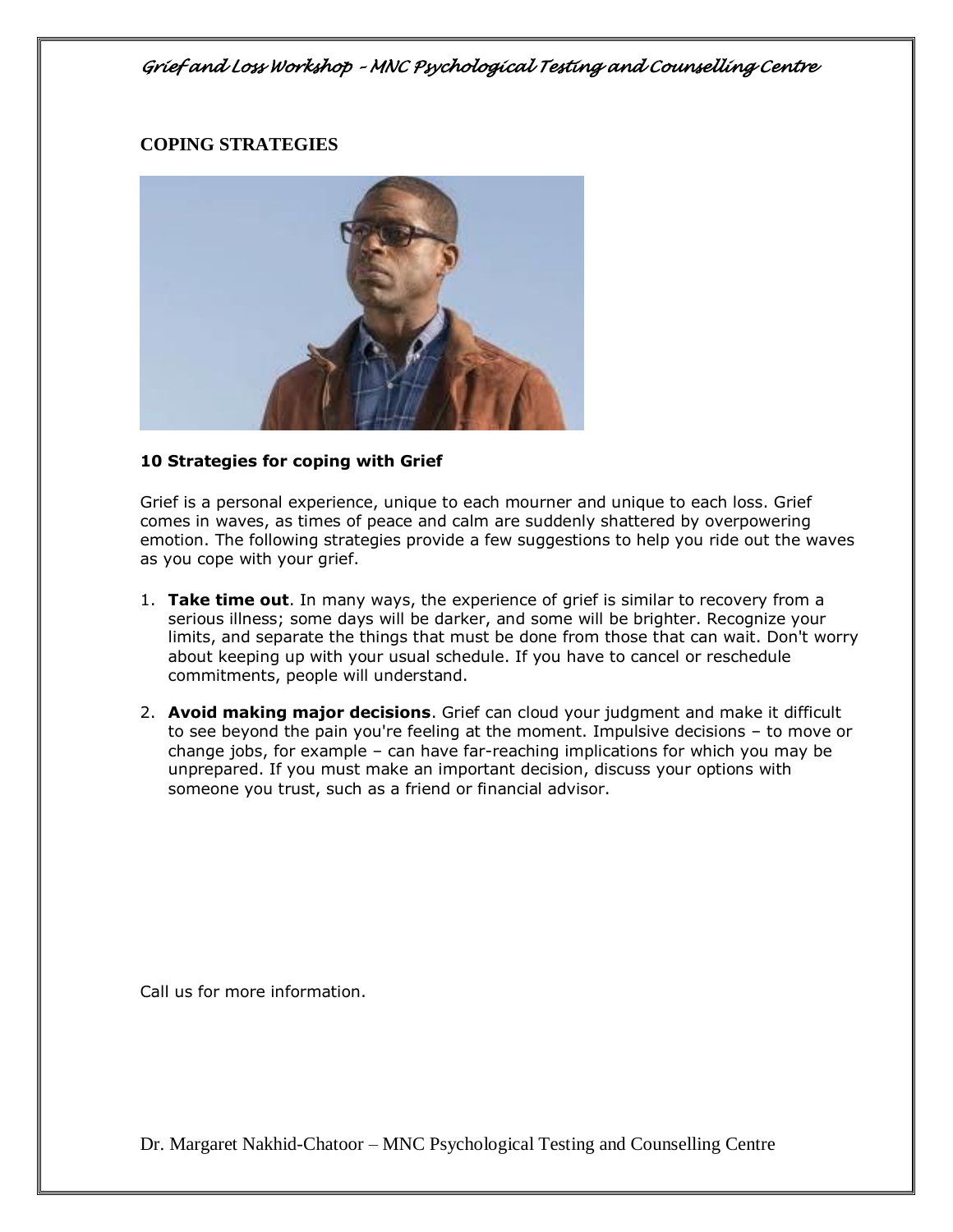

Call us for more information @ 1-868-342-1578

Send us a message@ [mncpsych17@gmail.com](mailto:mncpsych17@gmail.com)

We are here to help!